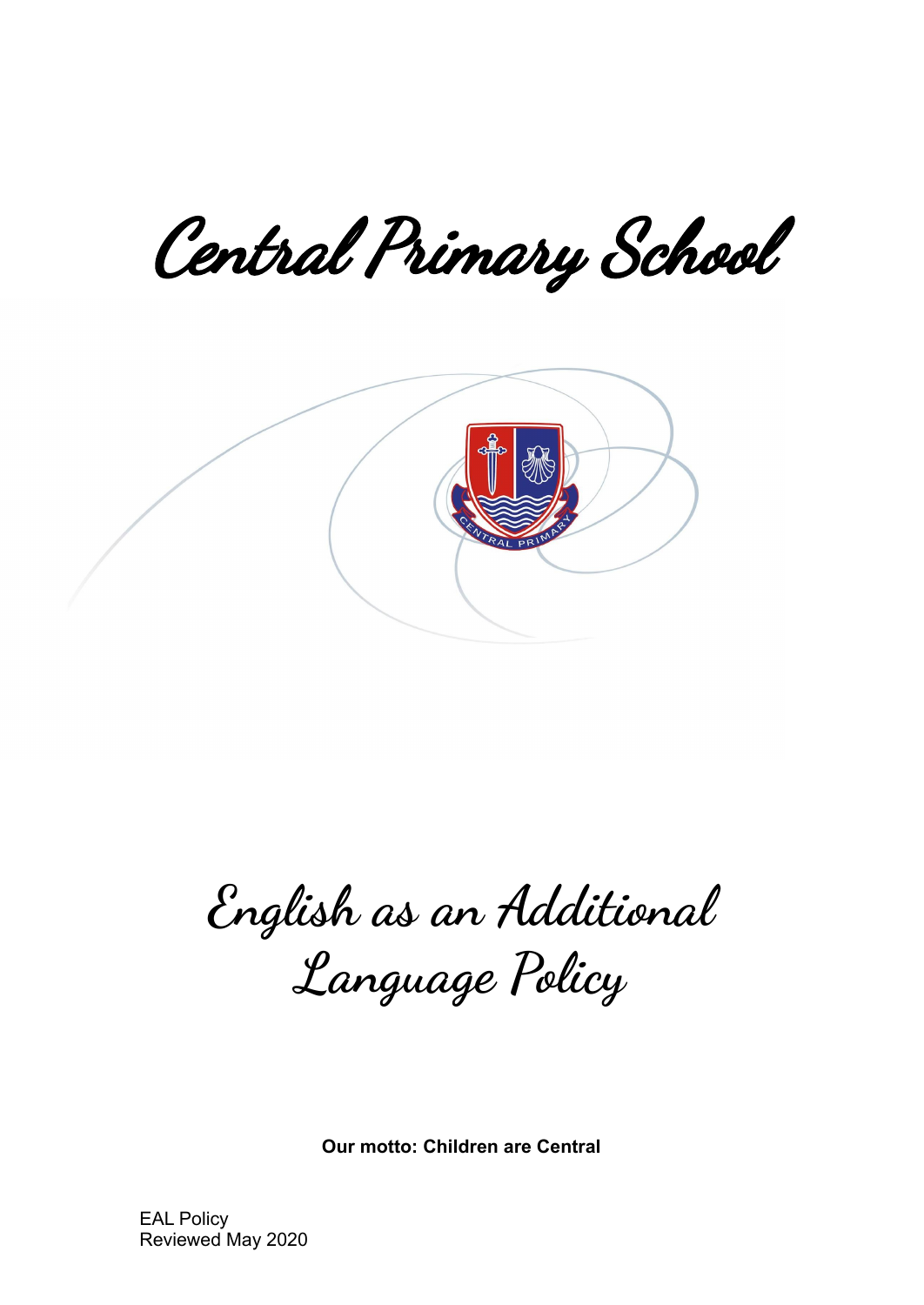#### **Introduction**

Central Primary School is a diverse and vibrant language community. We recognise the strengths of having multilingual pupils and families, and our English as an Additional Language (EAL) Policy seeks to set out how we facilitate learning for pupils who speak English as an additional language to their heritage language or languages.

### **Aims**

Our aims for our English as an additional language policy will be:

- To ensure that the school is welcoming to pupils from all linguistic backgrounds:
- To ensure that individual children are supported at their cognitive level, regardless of their previous education or linguistic background;
- To establish communication links with pupils' families;
- To provide appropriate support for English language learning (for children and their families);
- To ensure that the classrooms reflect the languages of the children, and that every child's culture and language is valued;
- To monitor and assess progress regularly to check that the pupils have the opportunity to achieve their full potential for learning;
- To liaise with other professionals where appropriate;
- To keep all staff informed of current practice by providing opportunities to gather and share information/expertise.

# **Arrival**

When a pupil joins Central Primary School, first language information is recorded. If the child is new-to-English, the child will be inducted onto the N2E programme by the EAL Lead, who will liaise with the class teacher about how to best support the child in their first few days.

After a settling in period of three weeks, the class teacher and other adults involved in the child's education will complete our new-to-English assessment grid, which provides information on the child's current level of literacy in English. This initial assessment then allows staff to plan the programme a pupil will undertake to develop their English.

We believe immersion is the best way to rapidly acquire and develop a new language, so the pupil will spend the majority of their time in their classroom. Saying this, small amounts of intervention work may be required outside of the classroom (pre-teaching, vocabulary building, 'Racing to English' intervention etc.).

The child will then be re-assessed on the new-to-English grid once a term to track their progress across the year.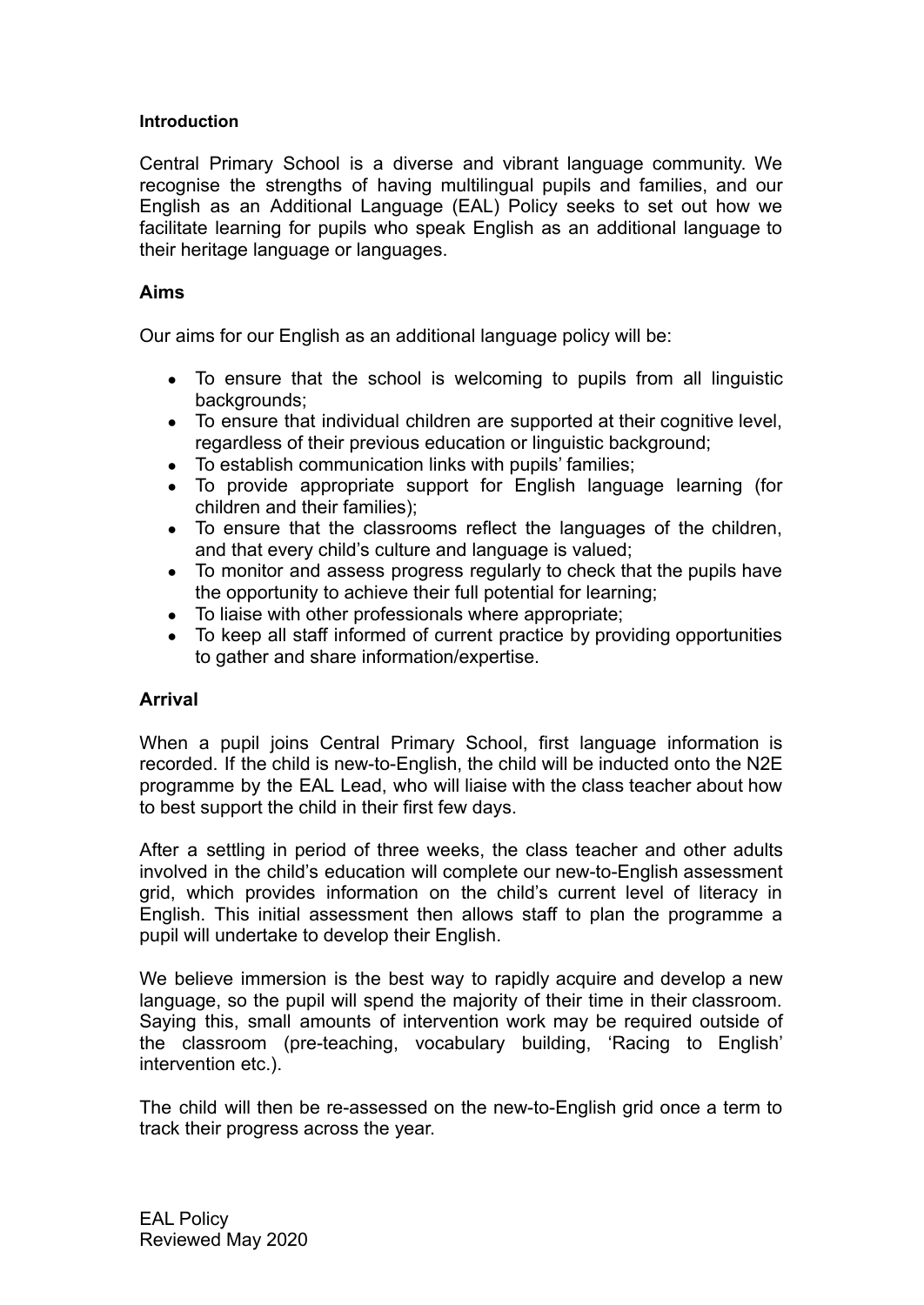## **Whole Staff Approach**

In addition to the individual approach described above, we recognise the need to take a whole staff approach to EAL teaching. We believe that through our quality teaching and learning, we can provide support for pupils who are EAL.

Quality teaching and learning for EAL pupils may include:

- Explicit and regular teaching of vocabulary, which is displayed and referred to regularly;
- Warm and patient adults who are good models of English;
- Multi-lingual labels with pictures throughout the environment;
- Non-verbal gestures and support;
- Valuing languages spoken by children (language of the term, languages on display etc.);
- Providing a rich curriculum that explores international themes;
- Consideration of breadth and depth of vocabulary knowledge;
- Staff trained to support EAL learners:
- Consideration of proficiency of heritage language and family literacy;
- Visual and practical models to support vocabulary development.

Our staff are committed to ensuring that our school is warm and welcoming to EAL pupils and their families. Some of the ways we do this are:

- By including reflection on other cultures as normal part of the curriculum;
- By having a display of languages that staff speak in the main foyer, so parents who are not confident speakers of English are aware of who they could contact;
- By holding workshops that help parents to support their children with their education;
- By promoting language awareness throughout the school;
- By having available photo and picture notices and dual language books where appropriate and displaying pictures reflecting different cultures;
- By being sensitive to cultural needs (i.e. dietary requirements).

#### **The Role of the EAL Lead**

The EAL Lead provides training and support to staff throughout the school. They maintain an overview of new-to-English (and EAL) pupils alongside class teachers. The EAL Lead will update assessment information and liaise with staff to support with first language assessments and translation.

If, after two terms, the child is making less than expected progress on the new-to-English grid and the class teacher has concerns, the EAL Lead will organise a first language assessment, which determines the child's speaking, listening and understanding in their home language. This assessment may help determine if a child has special educational needs.

EAL Policy Reviewed May 2020